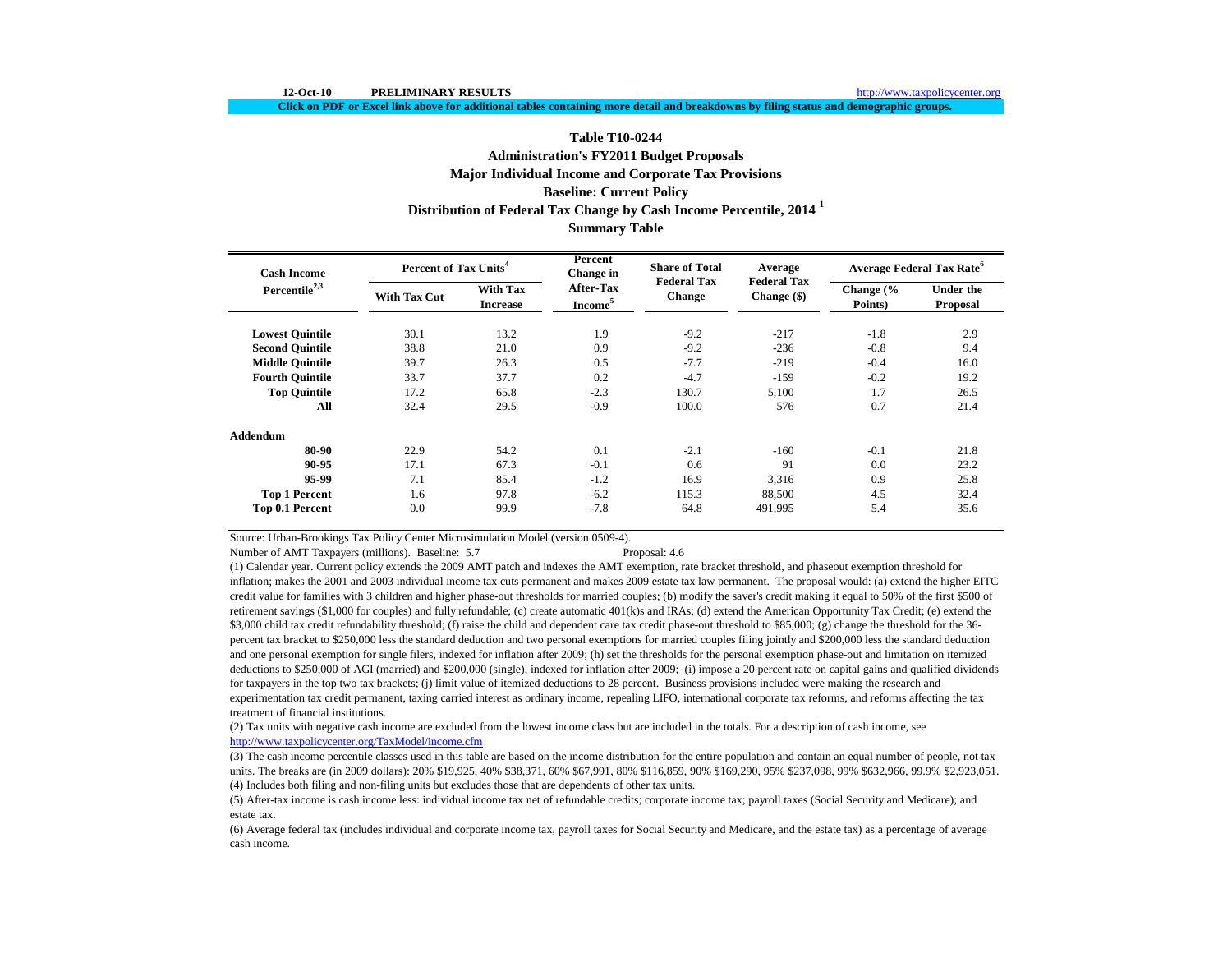#### **Distribution of Federal Tax Change by Cash Income Percentile, 2014 <sup>1</sup> Detail Table Table T10-0244 Administration's FY2011 Budget Proposals Major Individual Income and Corporate Tax Provisions Baseline: Current Policy**

| <b>Cash Income</b>        |                     | Percent of Tax Units <sup>4</sup> |                                  | <b>Share of Total</b><br><b>Federal Tax</b> | <b>Average Federal Tax Change</b> |         | <b>Share of Federal Taxes</b> |                              | Average Federal Tax Rate <sup>6</sup> |                              |
|---------------------------|---------------------|-----------------------------------|----------------------------------|---------------------------------------------|-----------------------------------|---------|-------------------------------|------------------------------|---------------------------------------|------------------------------|
| Percentile <sup>2,3</sup> | <b>With Tax Cut</b> | With Tax<br><b>Increase</b>       | After-Tax<br>Income <sup>5</sup> | <b>Change</b>                               | <b>Dollars</b>                    | Percent | Change (%<br>Points)          | <b>Under the</b><br>Proposal | Change (%<br>Points)                  | <b>Under the</b><br>Proposal |
| <b>Lowest Quintile</b>    | 30.1                | 13.2                              | 1.9                              | $-9.2$                                      | $-217$                            | $-37.7$ | $-0.3$                        | 0.5                          | $-1.8$                                | 2.9                          |
| <b>Second Quintile</b>    | 38.8                | 21.0                              | 0.9                              | $-9.2$                                      | $-236$                            | $-7.6$  | $-0.4$                        | 3.7                          | $-0.8$                                | 9.4                          |
| <b>Middle Quintile</b>    | 39.7                | 26.3                              | 0.5                              | $-7.7$                                      | $-219$                            | $-2.4$  | $-0.6$                        | 10.2                         | $-0.4$                                | 16.0                         |
| <b>Fourth Quintile</b>    | 33.7                | 37.7                              | 0.2                              | $-4.7$                                      | $-159$                            | $-0.9$  | $-0.8$                        | 17.7                         | $-0.2$                                | 19.2                         |
| <b>Top Quintile</b>       | 17.2                | 65.8                              | $-2.3$                           | 130.7                                       | 5,100                             | 6.8     | 2.2                           | 67.8                         | 1.7                                   | 26.5                         |
| All                       | 32.4                | 29.5                              | $-0.9$                           | 100.0                                       | 576                               | 3.4     | 0.0                           | 100.0                        | 0.7                                   | 21.4                         |
| Addendum                  |                     |                                   |                                  |                                             |                                   |         |                               |                              |                                       |                              |
| 80-90                     | 22.9                | 54.2                              | 0.1                              | $-2.1$                                      | $-160$                            | $-0.5$  | $-0.5$                        | 13.8                         | $-0.1$                                | 21.8                         |
| 90-95                     | 17.1                | 67.3                              | $-0.1$                           | 0.6                                         | 91                                | 0.2     | $-0.3$                        | 10.2                         | 0.0                                   | 23.2                         |
| 95-99                     | 7.1                 | 85.4                              | $-1.2$                           | 16.9                                        | 3,316                             | 3.6     | 0.0                           | 16.1                         | 0.9                                   | 25.8                         |
| <b>Top 1 Percent</b>      | 1.6                 | 97.8                              | $-6.2$                           | 115.3                                       | 88,500                            | 15.9    | 3.0                           | 27.7                         | 4.5                                   | 32.4                         |
| Top 0.1 Percent           | 0.0                 | 99.9                              | $-7.8$                           | 64.8                                        | 491,995                           | 18.1    | 1.7                           | 14.0                         | 5.4                                   | 35.6                         |

#### **Baseline Distribution of Income and Federal Taxes**

**by Cash Income Percentile, 2014 <sup>1</sup>**

| <b>Cash Income</b>     | Tax Units <sup>4</sup>       |                     | Average             | Average<br><b>Federal Tax</b> | Average After-                       | Average<br><b>Federal Tax</b> | <b>Share of Pre-</b><br><b>Tax Income</b> | <b>Share of Post-</b><br><b>Tax Income</b> | Share of<br><b>Federal Taxes</b> |
|------------------------|------------------------------|---------------------|---------------------|-------------------------------|--------------------------------------|-------------------------------|-------------------------------------------|--------------------------------------------|----------------------------------|
| Percentile $2,3$       | <b>Number</b><br>(thousands) | Percent of<br>Total | Income<br>(Dollars) | <b>Burden</b><br>(Dollars)    | Tax Income <sup>5</sup><br>(Dollars) | Rate <sup>6</sup>             | Percent of<br><b>Total</b>                | Percent of<br>Total                        | Percent of<br>Total              |
| <b>Lowest Quintile</b> | 39.416                       | 24.4                | 12,314              | 575                           | 11,739                               | 4.7                           | 3.7                                       | 4.4                                        | 0.8                              |
| <b>Second Quintile</b> | 36,129                       | 22.3                | 30,366              | 3,098                         | 27,268                               | 10.2                          | 8.3                                       | 9.4                                        | 4.1                              |
| <b>Middle Quintile</b> | 32,694                       | 20.2                | 55,193              | 9,023                         | 46,169                               | 16.4                          | 13.7                                      | 14.5                                       | 10.8                             |
| <b>Fourth Quintile</b> | 27,378                       | 16.9                | 95,202              | 18,410                        | 76,793                               | 19.3                          | 19.8                                      | 20.1                                       | 18.5                             |
| <b>Top Quintile</b>    | 23,893                       | 14.8                | 301,906             | 75,034                        | 226,872                              | 24.9                          | 54.8                                      | 51.9                                       | 65.7                             |
| All                    | 161,771                      | 100.0               | 81,418              | 16,876                        | 64,542                               | 20.7                          | 100.0                                     | 100.0                                      | 100.0                            |
| Addendum               |                              |                     |                     |                               |                                      |                               |                                           |                                            |                                  |
| 80-90                  | 12,052                       | 7.5                 | 148,490             | 32,499                        | 115,991                              | 21.9                          | 13.6                                      | 13.4                                       | 14.4                             |
| 90-95                  | 5,875                        | 3.6                 | 211,074             | 48,856                        | 162,218                              | 23.2                          | 9.4                                       | 9.1                                        | 10.5                             |
| 95-99                  | 4,752                        | 2.9                 | 372,043             | 92,545                        | 279,498                              | 24.9                          | 13.4                                      | 12.7                                       | 16.1                             |
| <b>Top 1 Percent</b>   | 1,215                        | 0.8                 | 1,988,880           | 555,126                       | 1,433,754                            | 27.9                          | 18.3                                      | 16.7                                       | 24.7                             |
| Top 0.1 Percent        | 123                          | 0.1                 | 9,038,534           | 2,721,914                     | 6,316,620                            | 30.1                          | 8.4                                       | 7.4                                        | 12.2                             |

Source: Urban-Brookings Tax Policy Center Microsimulation Model (version 0509-4).

Number of AMT Taxpayers (millions). Baseline: 5.7

(1) Calendar year. Current policy extends the 2009 AMT patch and indexes the AMT exemption, rate bracket threshold, and phaseout exemption threshold for inflation; makes the 2001 and 2003 individual income tax cuts permanent and makes 2009 estate tax law permanent. The proposal would: (a) extend the higher EITC credit value for families with 3 children and higher phase-out thresholds for married couples; (b) modify the saver's credit making it equal to 50% of the first \$500 of retirement savings (\$1,000 for couples) and fully refundable; (c) create automatic 401(k)s and IRAs; (d) extend the American Opportunity Tax Credit; (e) extend the \$3,000 child t credit refundability threshold; (f) raise the child and dependent care tax credit phase-out threshold to \$85,000; (g) change the threshold for the 36-percent tax bracket to \$250,000 less the standard deduction and two pers exemptions for married couples filing jointly and \$200,000 less the standard deduction and one personal exemption for single filers, indexed for inflation after 2009; (h) set the thresholds for the personal exemption phase and limitation on itemized deductions to \$250,000 of AGI (married) and \$200,000 (single), indexed for inflation after 2009; (i) impose a 20 percent rate on capital gains and qualified dividends for taxpayers in the top two brackets; (j) limit value of itemized deductions to 28 percent. Business provisions included were making the research and experimentation tax credit permanent, taxing carried interest as ordinary income, repealing LIFO, international corporate tax reforms, and reforms affecting the tax treatment of financial institutions.

(2) Tax units with negative cash income are excluded from the lowest income class but are included in the totals. For a description of cash income, see

<http://www.taxpolicycenter.org/TaxModel/income.cfm>

(3) The cash income percentile classes used in this table are based on the income distribution for the entire population and contain an equal number of people, not tax units. The breaks are (in 2009 dollars): 20% \$19,925, \$38,371, 60% \$67,991, 80% \$116,859, 90% \$169,290, 95% \$237,098, 99% \$632,966, 99.9% \$2,923,051.

(4) Includes both filing and non-filing units but excludes those that are dependents of other tax units.

(5) After-tax income is cash income less: individual income tax net of refundable credits; corporate income tax; payroll taxes (Social Security and Medicare); and estate tax.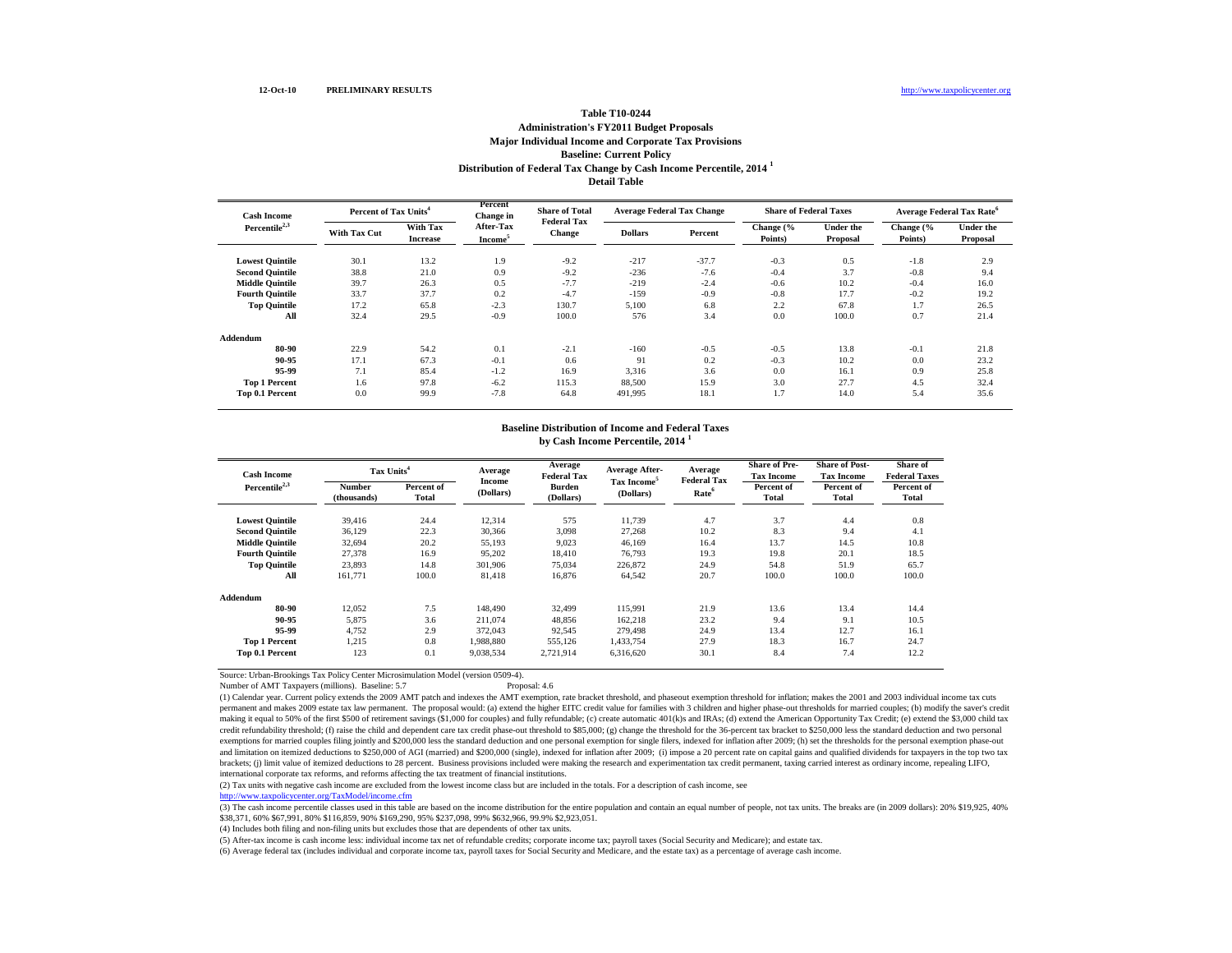#### **Distribution of Federal Tax Change by Cash Income Percentile Adjusted for Family Size, 2014 <sup>1</sup> Detail Table Table T10-0244 Administration's FY2011 Budget Proposals Major Individual Income and Corporate Tax Provisions Baseline: Current Policy**

**Lowest Quintile** 37.7 10.3 2.8 -11.2 -321 -198.6 -0.4 -0.2 -2.8 -1.4 **Second Quintile**  $36.5$  18.6 0.9 -8.0 -221 -9.3 -0.4 2.6 -0.8 7.8 **Middle Quintile**  $42.5$   $23.5$   $0.5$   $-7.1$   $-206$   $-2.8$   $-0.5$   $8.1$   $-0.4$   $14.5$ **Fourth Quintile** 31.5 35.2 0.3 -5.9 -180 -1.2 -0.8 16.8 -0.2 18.7 **Top Quintile** 14.3 63.8 -2.1 132.2 4,030 6.4 2.0 72.6 1.6 26.4 **All** 32.4 29.5 -0.9 100.0 576 3.4 0.0 100.0 0.7 21.4 **Addendum 80-90** 19.7 51.3 0.1 -1.9 -117 -0.4 -0.6 15.1 -0.1 22.0 **90-95** 12.1 66.6 -0.1 0.9 111 0.3 -0.4 11.5 0.1 23.4 **95-99** 6.6 83.6 -1.1 16.7 2,572 3.3 0.0 17.4 0.8 25.5 **Top 1 Percent** 1.3 97.9 -5.9 116.5 74,327 15.5 3.0 28.7 4.3 32.0 **Top 0.1 Percent** 0.0 99.9 -7.6 66.7 426,172 17.9 1.8 14.5 5.4 35.3 **With Tax**  With Tax After-Tax **Percent Dollars Percent** Change (% **Percent Points**) **Points) Under the Proposal Change (% Points) Cash Income Percentile2,3 Percent of Tax Units<sup>4</sup> Percent Change in After-Tax Income<sup>5</sup> Share of Total Federal Tax Change Average Federal Tax Change Share of Federal Taxes Average Federal Tax Rate<sup>6</sup>** With Tax **Community After-Tax Community** Change Tell The Change C Under the Change Tell The Line of The Line of The Line of The Line of the Line of the Line of the Line of the Line of the Line of the Line of the Line of th **Proposal**

# **Baseline Distribution of Income and Federal Taxes**

| <b>Cash Income</b>     | Tax Units <sup>4</sup>       |                     | Average             | Average<br><b>Federal Tax</b> | Average After-                       | Average<br><b>Federal Tax</b> | <b>Share of Pre-</b><br><b>Tax Income</b> | <b>Share of Post-</b><br><b>Tax Income</b> | Share of<br><b>Federal Taxes</b> |
|------------------------|------------------------------|---------------------|---------------------|-------------------------------|--------------------------------------|-------------------------------|-------------------------------------------|--------------------------------------------|----------------------------------|
| Percentile $2,3$       | <b>Number</b><br>(thousands) | Percent of<br>Total | Income<br>(Dollars) | <b>Burden</b><br>(Dollars)    | Tax Income <sup>5</sup><br>(Dollars) | Rate <sup>6</sup>             | Percent of<br>Total                       | Percent of<br>Total                        | Percent of<br><b>Total</b>       |
| <b>Lowest Quintile</b> | 32,445                       | 20.1                | 11,625              | 162                           | 11,463                               | 1.4                           | 2.9                                       | 3.6                                        | 0.2                              |
| <b>Second Quintile</b> | 33,595                       | 20.8                | 27.586              | 2,363                         | 25,223                               | 8.6                           | 7.0                                       | 8.1                                        | 2.9                              |
| <b>Middle Quintile</b> | 32.248                       | 19.9                | 48.898              | 7.274                         | 41,623                               | 14.9                          | 12.0                                      | 12.9                                       | 8.6                              |
| <b>Fourth Quintile</b> | 30,634                       | 18.9                | 83,092              | 15,682                        | 67,410                               | 18.9                          | 19.3                                      | 19.8                                       | 17.6                             |
| <b>Top Quintile</b>    | 30,589                       | 18.9                | 254,362             | 62,991                        | 191,371                              | 24.8                          | 59.1                                      | 56.1                                       | 70.6                             |
| All                    | 161,771                      | 100.0               | 81,418              | 16,876                        | 64,542                               | 20.7                          | 100.0                                     | 100.0                                      | 100.0                            |
| Addendum               |                              |                     |                     |                               |                                      |                               |                                           |                                            |                                  |
| 80-90                  | 15.343                       | 9.5                 | 126,648             | 27.959                        | 98,688                               | 22.1                          | 14.8                                      | 14.5                                       | 15.7                             |
| 90-95                  | 7.725                        | 4.8                 | 179.728             | 41,885                        | 137,842                              | 23.3                          | 10.5                                      | 10.2                                       | 11.9                             |
| 95-99                  | 6,061                        | 3.8                 | 316,716             | 78,230                        | 238,486                              | 24.7                          | 14.6                                      | 13.8                                       | 17.4                             |
| <b>Top 1 Percent</b>   | 1,461                        | 0.9                 | 1.731.056           | 479,127                       | 1,251,929                            | 27.7                          | 19.2                                      | 17.5                                       | 25.7                             |
| Top 0.1 Percent        | 146                          | 0.1                 | 7,958,455           | 2,379,965                     | 5,578,490                            | 29.9                          | 8.8                                       | 7.8                                        | 12.7                             |

**by Cash Income Percentile Adjusted for Family Size, 2014 <sup>1</sup>**

Source: Urban-Brookings Tax Policy Center Microsimulation Model (version 0509-4).

Number of AMT Taxpayers (millions). Baseline: 5.7 Proposal: 4.6

(1) Calendar year. Current policy extends the 2009 AMT patch and indexes the AMT exemption, rate bracket threshold, and phaseout exemption threshold for inflation; makes the 2001 and 2003 individual income tax cuts permanent and makes 2009 estate tax law permanent. The proposal would: (a) extend the higher EITC credit value for families with 3 children and higher phase-out thresholds for married couples; (b) modify the saver's credit making it equal to 50% of the first \$500 of retirement savings (\$1,000 for couples) and fully refundable; (c) create automatic 401(k)s and IRAs; (d) extend the American Opportunity Tax Credit; (e) extend the \$3,000 child t credit refundability threshold; (f) raise the child and dependent care tax credit phase-out threshold to \$85,000; (g) change the threshold for the 36-percent tax bracket to \$250,000 less the standard deduction and two pers exemptions for married couples filing jointly and \$200,000 less the standard deduction and one personal exemption for single filers, indexed for inflation after 2009; (h) set the thresholds for the personal exemption phase and limitation on itemized deductions to \$250,000 of AGI (married) and \$200,000 (single), indexed for inflation after 2009; (i) impose a 20 percent rate on capital gains and qualified dividends for taxpayers in the top two brackets; (j) limit value of itemized deductions to 28 percent. Business provisions included were making the research and experimentation tax credit permanent, taxing carried interest as ordinary income, repealing LIFO, international corporate tax reforms, and reforms affecting the tax treatment of financial institutions.

(2) Tax units with negative cash income are excluded from the lowest income class but are included in the totals. For a description of cash income, see

<http://www.taxpolicycenter.org/TaxModel/income.cfm>

(3) The cash income percentile classes used in this table are based on the income distribution for the entire population and contain an equal number of people, not tax units. The incomes used are adjusted for family size by dividing by the square root of the number of people in the tax unit. The resulting percentile breaks are (in 2009 dollars): 20% \$13,694, 40% \$25,631, 60% \$43,537, 80% \$71,347, 90% \$102,829, 95% \$145,557, 99% \$382,124, 99.9% \$1,787,588.

(4) Includes both filing and non-filing units but excludes those that are dependents of other tax units.

(5) After-tax income is cash income less: individual income tax net of refundable credits; corporate income tax; payroll taxes (Social Security and Medicare); and estate tax.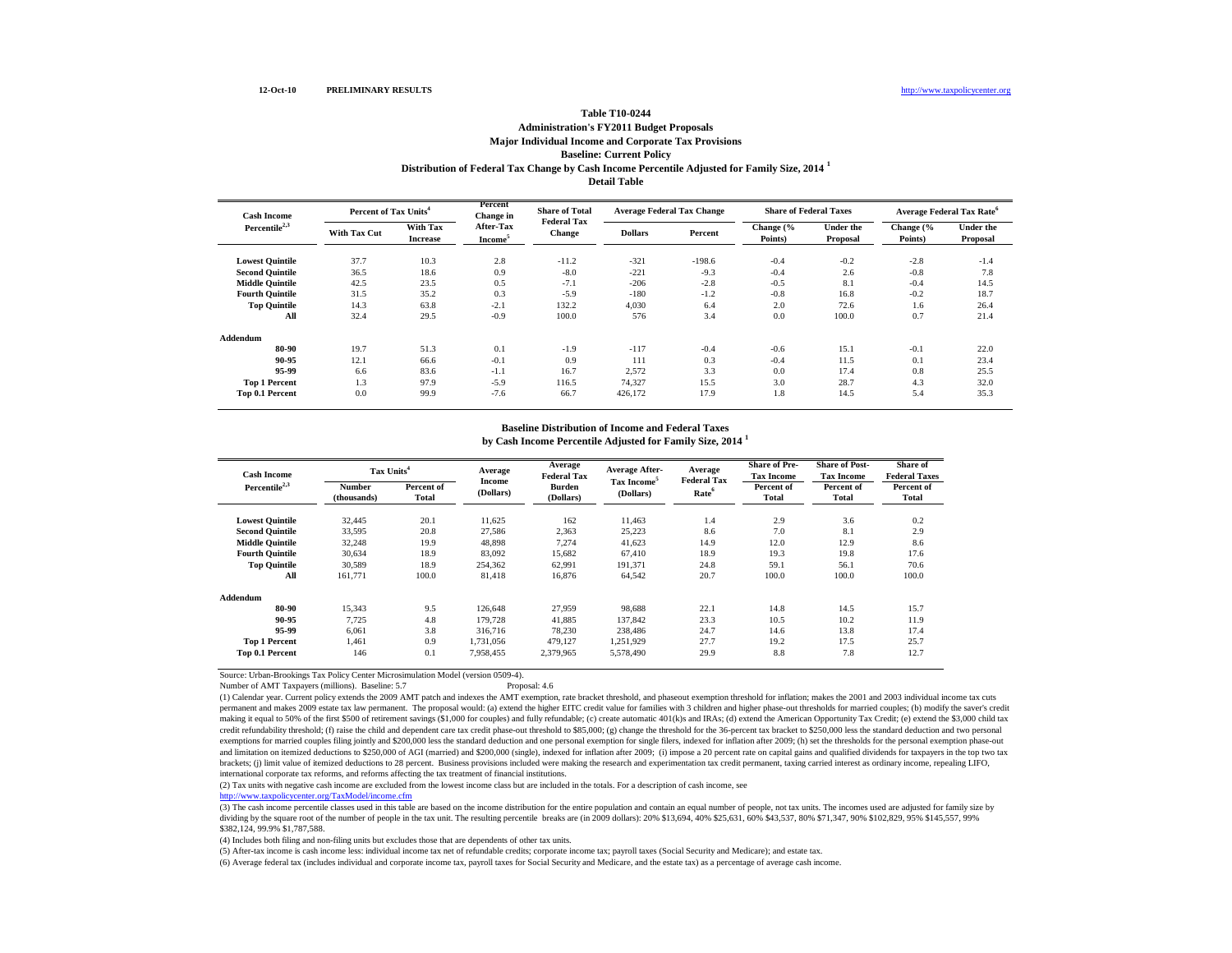### **Distribution of Federal Tax Change by Cash Income Percentile Adjusted for Family Size, 2014 <sup>1</sup> Detail Table - Single Tax Units Table T10-0244 Administration's FY2011 Budget Proposals Major Individual Income and Corporate Tax Provisions Baseline: Current Policy**

| <b>Cash Income</b>     |                     | Percent of Tax Units <sup>4</sup> |                                  | <b>Share of Total</b><br><b>Federal Tax</b> | <b>Average Federal Tax Change</b> |         | <b>Share of Federal Taxes</b> |                              | Average Federal Tax Rate <sup>6</sup> |                              |
|------------------------|---------------------|-----------------------------------|----------------------------------|---------------------------------------------|-----------------------------------|---------|-------------------------------|------------------------------|---------------------------------------|------------------------------|
| Percentile $2,3$       | <b>With Tax Cut</b> | With Tax<br><b>Increase</b>       | After-Tax<br>Income <sup>5</sup> | <b>Change</b>                               | <b>Dollars</b>                    | Percent | Change (%<br>Points)          | <b>Under the</b><br>Proposal | Change (%<br>Points)                  | <b>Under the</b><br>Proposal |
| <b>Lowest Quintile</b> | 20.7                | 11.4                              | 1.4                              | $-17.2$                                     | $-118$                            | $-18.5$ | $-0.3$                        | 1.3                          | $-1.3$                                | 5.8                          |
| <b>Second Quintile</b> | 20.4                | 22.7                              | 0.5                              | $-13.0$                                     | $-93$                             | $-4.3$  | $-0.3$                        | 4.9                          | $-0.4$                                | 9.7                          |
| <b>Middle Quintile</b> | 32.2                | 26.5                              | 0.4                              | $-14.4$                                     | $-117$                            | $-2.0$  | $-0.5$                        | 12.3                         | $-0.3$                                | 16.1                         |
| <b>Fourth Quintile</b> | 17.9                | 36.2                              | 0.2                              | $-8.1$                                      | $-82$                             | $-0.7$  | $-0.5$                        | 20.9                         | $-0.1$                                | 20.8                         |
| <b>Top Quintile</b>    | 10.2                | 59.1                              | $-1.5$                           | 153.4                                       | 1,863                             | 4.5     | 1.6                           | 60.6                         | 1.1                                   | 26.6                         |
| All                    | 20.9                | 27.6                              | $-0.5$                           | 100.0                                       | 166                               | 1.7     | 0.0                           | 100.0                        | 0.4                                   | 21.0                         |
| Addendum               |                     |                                   |                                  |                                             |                                   |         |                               |                              |                                       |                              |
| 80-90                  | 13.8                | 47.3                              | 0.1                              | $-1.5$                                      | $-34$                             | $-0.2$  | $-0.3$                        | 15.5                         | 0.0                                   | 23.5                         |
| 90-95                  | 7.3                 | 63.0                              | $-0.2$                           | 3.2                                         | 155                               | 0.5     | $-0.1$                        | 11.0                         | 0.1                                   | 24.4                         |
| 95-99                  | 5.8                 | 79.7                              | $-0.6$                           | 15.7                                        | 1,023                             | 1.9     | 0.0                           | 14.2                         | 0.5                                   | 24.8                         |
| <b>Top 1 Percent</b>   | 1.8                 | 97.3                              | $-5.4$                           | 135.9                                       | 44,534                            | 13.0    | 2.0                           | 20.0                         | 3.8                                   | 33.2                         |
| Top 0.1 Percent        | 0.0                 | 99.9                              | $-7.8$                           | 81.4                                        | 300,169                           | 16.0    | 1.2                           | 10.0                         | 5.3                                   | 38.2                         |

# **Baseline Distribution of Income and Federal Taxes**

| <b>Cash Income</b>     | Tax Units <sup>4</sup>       |                     | Average             | Average<br><b>Federal Tax</b> | <b>Average After-</b>                | Average<br><b>Federal Tax</b> | <b>Share of Pre-</b><br><b>Tax Income</b> | <b>Share of Post-</b><br><b>Tax Income</b> | Share of<br><b>Federal Taxes</b> |
|------------------------|------------------------------|---------------------|---------------------|-------------------------------|--------------------------------------|-------------------------------|-------------------------------------------|--------------------------------------------|----------------------------------|
| Percentile $2,3$       | <b>Number</b><br>(thousands) | Percent of<br>Total | Income<br>(Dollars) | <b>Burden</b><br>(Dollars)    | Tax Income <sup>5</sup><br>(Dollars) | Rate <sup>6</sup>             | Percent of<br><b>Total</b>                | Percent of<br>Total                        | Percent of<br>Total              |
| <b>Lowest Quintile</b> | 17,338                       | 24.2                | 8,939               | 638                           | 8,302                                | 7.1                           | 4.6                                       | 5.4                                        | 1.6                              |
| <b>Second Quintile</b> | 16.635                       | 23.2                | 21,188              | 2,156                         | 19.032                               | 10.2                          | 10.5                                      | 11.9                                       | 5.2                              |
| <b>Middle Quintile</b> | 14.693                       | 20.5                | 36.403              | 5,989                         | 30.415                               | 16.5                          | 16.0                                      | 16.8                                       | 12.7                             |
| <b>Fourth Ouintile</b> | 11.840                       | 16.5                | 59.738              | 12,480                        | 47,258                               | 20.9                          | 21.1                                      | 21.1                                       | 21.4                             |
| <b>Top Quintile</b>    | 9.787                        | 13.6                | 164,155             | 41,750                        | 122,405                              | 25.4                          | 48.0                                      | 45.1                                       | 59.0                             |
| All                    | 71.749                       | 100.0               | 46.638              | 9.646                         | 36,992                               | 20.7                          | 100.0                                     | 100.0                                      | 100.0                            |
| Addendum               |                              |                     |                     |                               |                                      |                               |                                           |                                            |                                  |
| 80-90                  | 5.137                        | 7.2                 | 90,448              | 21,319                        | 69.129                               | 23.6                          | 13.9                                      | 13.4                                       | 15.8                             |
| 90-95                  | 2,463                        | 3.4                 | 128,290             | 31,141                        | 97,149                               | 24.3                          | 9.4                                       | 9.0                                        | 11.1                             |
| 95-99                  | 1,825                        | 2.5                 | 220,487             | 53,592                        | 166,895                              | 24.3                          | 12.0                                      | 11.5                                       | 14.1                             |
| <b>Top 1 Percent</b>   | 363                          | 0.5                 | 1,167,870           | 343,469                       | 824,400                              | 29.4                          | 12.7                                      | 11.3                                       | 18.0                             |
| Top 0.1 Percent        | 32                           | 0.0                 | 5,717,077           | 1,880,713                     | 3,836,364                            | 32.9                          | 5.5                                       | 4.7                                        | 8.8                              |

**by Cash Income Percentile Adjusted for Family Size, 2014 <sup>1</sup>**

Source: Urban-Brookings Tax Policy Center Microsimulation Model (version 0509-4).

(1) Calendar year. Current policy extends the 2009 AMT patch and indexes the AMT exemption, rate bracket threshold, and phaseout exemption threshold for inflation; makes the 2001 and 2003 individual income tax cuts permanent and makes 2009 estate tax law permanent. The proposal would: (a) extend the higher EITC credit value for families with 3 children and higher phase-out thresholds for married couples; (b) modify the saver's credit making it equal to 50% of the first \$500 of retirement savings (\$1,000 for couples) and fully refundable; (c) create automatic 401(k)s and IRAs; (d) extend the American Opportunity Tax Credit; (e) extend the \$3,000 child t credit refundability threshold; (f) raise the child and dependent care tax credit phase-out threshold to \$85,000; (g) change the threshold for the 36-percent tax bracket to \$250,000 less the standard deduction and two pers exemptions for married couples filing jointly and \$200,000 less the standard deduction and one personal exemption for single filers, indexed for inflation after 2009; (h) set the thresholds for the personal exemption phase and limitation on itemized deductions to \$250,000 of AGI (married) and \$200,000 (single), indexed for inflation after 2009; (i) impose a 20 percent rate on capital gains and qualified dividends for taxpayers in the top two brackets; (j) limit value of itemized deductions to 28 percent. Business provisions included were making the research and experimentation tax credit permanent, taxing carried interest as ordinary income, repealing LIFO, international corporate tax reforms, and reforms affecting the tax treatment of financial institutions.

(2) Tax units with negative cash income are excluded from the lowest income class but are included in the totals. For a description of cash income, see

<http://www.taxpolicycenter.org/TaxModel/income.cfm>

(3) The cash income percentile classes used in this table are based on the income distribution for the entire population and contain an equal number of people, not tax units. The incomes used are adjusted for family size by dividing by the square root of the number of people in the tax unit. The resulting percentile breaks are (in 2009 dollars): 20% \$13,694, 40% \$25,631, 60% \$43,537, 80% \$71,347, 90% \$102,829, 95% \$145,557, 99% \$382,124, 99.9% \$1,787,588.

(4) Includes both filing and non-filing units but excludes those that are dependents of other tax units.

(5) After-tax income is cash income less: individual income tax net of refundable credits; corporate income tax; payroll taxes (Social Security and Medicare); and estate tax.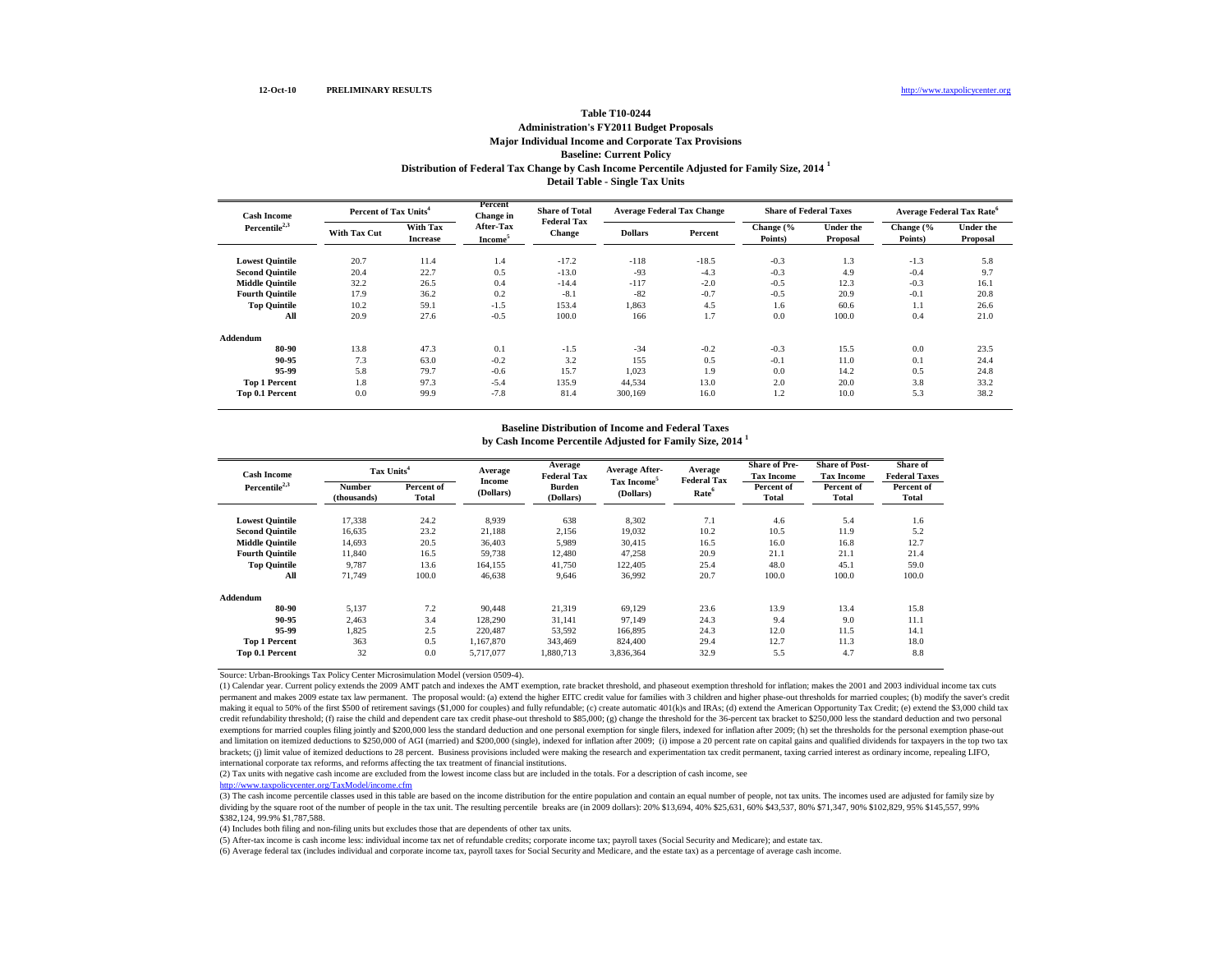### **Distribution of Federal Tax Change by Cash Income Percentile Adjusted for Family Size, 2014 <sup>1</sup> Detail Table - Married Tax Units Filing Jointly Table T10-0244 Administration's FY2011 Budget Proposals Major Individual Income and Corporate Tax Provisions Baseline: Current Policy**

| <b>Cash Income</b>     |                     | Percent of Tax Units <sup>4</sup> |                                  | <b>Share of Total</b><br><b>Federal Tax</b> | <b>Average Federal Tax Change</b> |          | <b>Share of Federal Taxes</b> |                              | Average Federal Tax Rate <sup>6</sup> |                              |
|------------------------|---------------------|-----------------------------------|----------------------------------|---------------------------------------------|-----------------------------------|----------|-------------------------------|------------------------------|---------------------------------------|------------------------------|
| Percentile $2,3$       | <b>With Tax Cut</b> | With Tax<br><b>Increase</b>       | After-Tax<br>Income <sup>5</sup> | <b>Change</b>                               | <b>Dollars</b>                    | Percent  | Change (%<br>Points)          | <b>Under the</b><br>Proposal | Change (%<br>Points)                  | <b>Under the</b><br>Proposal |
| <b>Lowest Quintile</b> | 43.7                | 16.0                              | 2.7                              | $-3.2$                                      | $-415$                            | $-200.4$ | $-0.2$                        | $-0.1$                       | $-2.7$                                | $-1.4$                       |
| <b>Second Quintile</b> | 50.4                | 21.8                              | 1.1                              | $-3.7$                                      | $-357$                            | $-12.5$  | $-0.2$                        | 1.2                          | $-1.0$                                | 7.1                          |
| <b>Middle Quintile</b> | 50.5                | 26.4                              | 0.5                              | $-3.6$                                      | $-266$                            | $-3.2$   | $-0.4$                        | 4.9                          | $-0.4$                                | 13.0                         |
| <b>Fourth Quintile</b> | 41.6                | 37.0                              | 0.3                              | $-4.2$                                      | $-236$                            | $-1.3$   | $-0.9$                        | 14.2                         | $-0.2$                                | 17.5                         |
| <b>Top Quintile</b>    | 16.6                | 67.5                              | $-2.3$                           | 114.6                                       | 5,167                             | 6.9      | 1.7                           | 79.6                         | 1.7                                   | 26.3                         |
| All                    | 36.7                | 39.7                              | $-1.3$                           | 100.0                                       | 1,384                             | 4.7      | 0.0                           | 100.0                        | 1.0                                   | 22.6                         |
| Addendum               |                     |                                   |                                  |                                             |                                   |          |                               |                              |                                       |                              |
| 80-90                  | 23.8                | 54.9                              | 0.2                              | $-1.8$                                      | $-174$                            | $-0.6$   | $-0.8$                        | 15.1                         | $-0.1$                                | 21.3                         |
| 90-95                  | 14.1                | 69.3                              | $-0.1$                           | 0.5                                         | 93                                | 0.2      | $-0.6$                        | 12.3                         | 0.1                                   | 23.0                         |
| 95-99                  | 7.2                 | 86.0                              | $-1.2$                           | 15.4                                        | 3,314                             | 3.7      | $-0.2$                        | 19.5                         | 0.9                                   | 25.8                         |
| <b>Top 1 Percent</b>   | 1.3                 | 98.0                              | $-6.0$                           | 100.6                                       | 83.187                            | 16.0     | 3.2                           | 32.7                         | 4.4                                   | 31.6                         |
| Top 0.1 Percent        | 0.1                 | 99.9                              | $-7.6$                           | 55.9                                        | 455,802                           | 18.3     | 1.9                           | 16.2                         | 5.4                                   | 34.7                         |

# **Baseline Distribution of Income and Federal Taxes**

| <b>Cash Income</b>     | Tax Units <sup>4</sup>       |                     | Average<br>Income | Average<br><b>Federal Tax</b> | Average After-<br>Tax Income <sup>5</sup> | Average<br><b>Federal Tax</b> | <b>Share of Pre-</b><br><b>Tax Income</b> | <b>Share of Post-</b><br><b>Tax Income</b> | Share of<br><b>Federal Taxes</b> |
|------------------------|------------------------------|---------------------|-------------------|-------------------------------|-------------------------------------------|-------------------------------|-------------------------------------------|--------------------------------------------|----------------------------------|
| Percentile $2,3$       | <b>Number</b><br>(thousands) | Percent of<br>Total | (Dollars)         | <b>Burden</b><br>(Dollars)    | (Dollars)                                 | Rate <sup>6</sup>             | Percent of<br><b>Total</b>                | Percent of<br>Total                        | Percent of<br>Total              |
| <b>Lowest Quintile</b> | 6,636                        | 10.7                | 15,449            | 207                           | 15,242                                    | 1.3                           | 1.2                                       | 1.5                                        | 0.1                              |
| <b>Second Quintile</b> | 8,855                        | 14.3                | 35,411            | 2,856                         | 32,555                                    | 8.1                           | 3.7                                       | 4.3                                        | 1.4                              |
| <b>Middle Quintile</b> | 11,532                       | 18.6                | 63,113            | 8,442                         | 54,671                                    | 13.4                          | 8.6                                       | 9.5                                        | 5.3                              |
| <b>Fourth Quintile</b> | 15,214                       | 24.6                | 102,030           | 18,069                        | 83,961                                    | 17.7                          | 18.4                                      | 19.2                                       | 15.1                             |
| <b>Top Quintile</b>    | 19,015                       | 30.7                | 304,240           | 74,681                        | 229,558                                   | 24.6                          | 68.4                                      | 65.8                                       | 78.0                             |
| All                    | 61,925                       | 100.0               | 136,599           | 29,414                        | 107,185                                   | 21.5                          | 100.0                                     | 100.0                                      | 100.0                            |
| Addendum               |                              |                     |                   |                               |                                           |                               |                                           |                                            |                                  |
| 80-90                  | 9,075                        | 14.7                | 148.661           | 31,899                        | 116,762                                   | 21.5                          | 16.0                                      | 16.0                                       | 15.9                             |
| 90-95                  | 4.934                        | 8.0                 | 206,766           | 47.507                        | 159,259                                   | 23.0                          | 12.1                                      | 11.8                                       | 12.9                             |
| 95-99                  | 3.970                        | 6.4                 | 363.199           | 90,240                        | 272.959                                   | 24.9                          | 17.1                                      | 16.3                                       | 19.7                             |
| <b>Top 1 Percent</b>   | 1.036                        | 1.7                 | 1.904.848         | 519,102                       | 1,385,746                                 | 27.3                          | 23.3                                      | 21.6                                       | 29.5                             |
| Top 0.1 Percent        | 105                          | 0.2                 | 8,500,613         | 2.489.680                     | 6,010,932                                 | 29.3                          | 10.6                                      | 9.5                                        | 14.4                             |

**by Cash Income Percentile Adjusted for Family Size, 2014 <sup>1</sup>**

Source: Urban-Brookings Tax Policy Center Microsimulation Model (version 0509-4).

(1) Calendar year. Current policy extends the 2009 AMT patch and indexes the AMT exemption, rate bracket threshold, and phaseout exemption threshold for inflation; makes the 2001 and 2003 individual income tax cuts permanent and makes 2009 estate tax law permanent. The proposal would: (a) extend the higher EITC credit value for families with 3 children and higher phase-out thresholds for married couples; (b) modify the saver's credit making it equal to 50% of the first \$500 of retirement savings (\$1,000 for couples) and fully refundable; (c) create automatic 401(k)s and IRAs; (d) extend the American Opportunity Tax Credit; (e) extend the \$3,000 child t credit refundability threshold; (f) raise the child and dependent care tax credit phase-out threshold to \$85,000; (g) change the threshold for the 36-percent tax bracket to \$250,000 less the standard deduction and two pers exemptions for married couples filing jointly and \$200,000 less the standard deduction and one personal exemption for single filers, indexed for inflation after 2009; (h) set the thresholds for the personal exemption phase and limitation on itemized deductions to \$250,000 of AGI (married) and \$200,000 (single), indexed for inflation after 2009; (i) impose a 20 percent rate on capital gains and qualified dividends for taxpayers in the top two brackets; (j) limit value of itemized deductions to 28 percent. Business provisions included were making the research and experimentation tax credit permanent, taxing carried interest as ordinary income, repealing LIFO, international corporate tax reforms, and reforms affecting the tax treatment of financial institutions.

(2) Tax units with negative cash income are excluded from the lowest income class but are included in the totals. For a description of cash income, see

<http://www.taxpolicycenter.org/TaxModel/income.cfm>

(3) The cash income percentile classes used in this table are based on the income distribution for the entire population and contain an equal number of people, not tax units. The incomes used are adjusted for family size by dividing by the square root of the number of people in the tax unit. The resulting percentile breaks are (in 2009 dollars): 20% \$13,694, 40% \$25,631, 60% \$43,537, 80% \$71,347, 90% \$102,829, 95% \$145,557, 99% \$382,124, 99.9% \$1,787,588.

(4) Includes both filing and non-filing units but excludes those that are dependents of other tax units.

(5) After-tax income is cash income less: individual income tax net of refundable credits; corporate income tax; payroll taxes (Social Security and Medicare); and estate tax.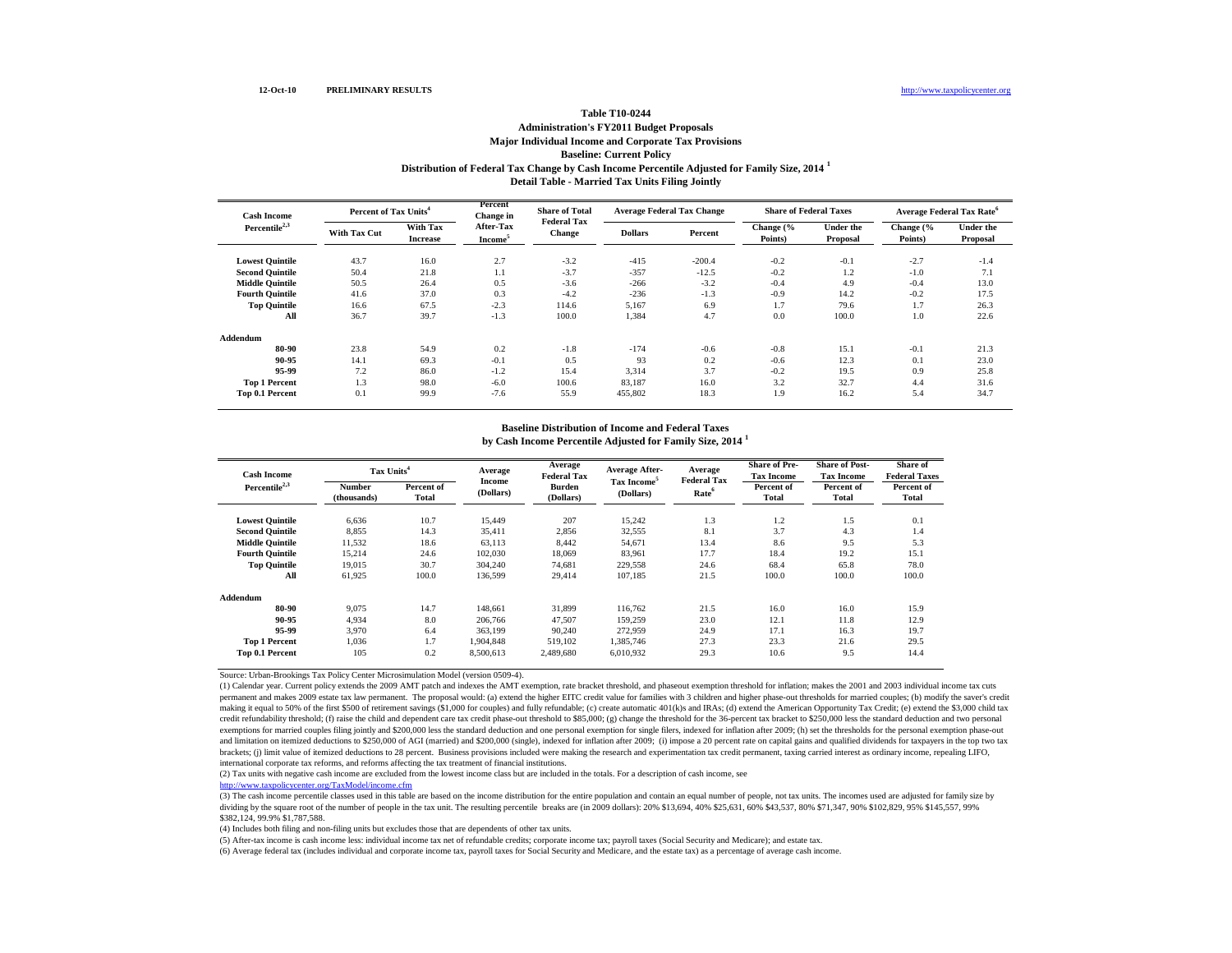### **Distribution of Federal Tax Change by Cash Income Percentile Adjusted for Family Size, 2014 <sup>1</sup> Detail Table - Head of Household Tax Units Table T10-0244 Administration's FY2011 Budget Proposals Major Individual Income and Corporate Tax Provisions Baseline: Current Policy**

| <b>Cash Income</b>        | Percent of Tax Units <sup>4</sup> |                             | Percent<br>Change in             | <b>Share of Total</b><br><b>Federal Tax</b> | <b>Average Federal Tax Change</b> |         | <b>Share of Federal Taxes</b> |                              | Average Federal Tax Rate <sup>6</sup> |                              |
|---------------------------|-----------------------------------|-----------------------------|----------------------------------|---------------------------------------------|-----------------------------------|---------|-------------------------------|------------------------------|---------------------------------------|------------------------------|
| Percentile <sup>2,3</sup> | <b>With Tax Cut</b>               | With Tax<br><b>Increase</b> | After-Tax<br>Income <sup>5</sup> | <b>Change</b>                               | <b>Dollars</b>                    | Percent | Change (%<br>Points)          | <b>Under the</b><br>Proposal | Change (%<br>Points)                  | <b>Under the</b><br>Proposal |
| <b>Lowest Quintile</b>    | 69.4                              | 3.2                         | 4.5                              | 65.3                                        | $-682$                            | 74.9    | $-3.9$                        | $-8.5$                       | $-4.8$                                | $-11.2$                      |
| <b>Second Quintile</b>    | 55.7                              | 6.2                         | 1.2                              | 31.3                                        | $-349$                            | $-16.1$ | $-1.2$                        | 9.1                          | $-1.1$                                | 5.6                          |
| <b>Middle Quintile</b>    | 55.6                              | 10.5                        | 0.8                              | 21.3                                        | $-341$                            | $-4.2$  | 0.3                           | 27.4                         | $-0.6$                                | 14.7                         |
| <b>Fourth Quintile</b>    | 37.3                              | 24.0                        | 0.5                              | 11.1                                        | $-325$                            | $-2.0$  | 1.1                           | 30.9                         | $-0.4$                                | 19.5                         |
| <b>Top Quintile</b>       | 13.2                              | 48.0                        | $-1.3$                           | $-29.1$                                     | 1,934                             | 4.1     | 3.7                           | 41.0                         | 1.0                                   | 25.3                         |
| All                       | 55.6                              | 10.3                        | 0.9                              | 100.0                                       | $-335$                            | $-5.3$  | 0.0                           | 100.0                        | $-0.8$                                | 13.4                         |
| Addendum                  |                                   |                             |                                  |                                             |                                   |         |                               |                              |                                       |                              |
| 80-90                     | 14.5                              | 40.3                        | 0.1                              | 0.6                                         | $-65$                             | $-0.2$  | 0.8                           | 15.2                         | $-0.1$                                | 23.0                         |
| 90-95                     | 17.2                              | 51.8                        | 0.0                              | 0.1                                         | $-20$                             | $-0.1$  | 0.3                           | 6.1                          | 0.0                                   | 23.6                         |
| 95-99                     | 5.1                               | 68.7                        | $-0.7$                           | $-3.7$                                      | 1.700                             | 2.4     | 0.7                           | 8.6                          | 0.6                                   | 23.9                         |
| <b>Top 1 Percent</b>      | 0.0                               | 98.3                        | $-5.8$                           | $-26.1$                                     | 63.664                            | 15.0    | 2.0                           | 11.2                         | 4.2                                   | 32.2                         |
| <b>Top 0.1 Percent</b>    | 0.1                               | 99.3                        | $-7.6$                           | $-13.8$                                     | 403,713                           | 17.7    | 1.0                           | 5.1                          | 5.3                                   | 35.4                         |

## **Baseline Distribution of Income and Federal Taxes**

| <b>Cash Income</b>     | Tax Units <sup>4</sup> |                     | Average             | Average<br><b>Federal Tax</b> | Average After-<br>Tax Income <sup>5</sup> | Average<br><b>Federal Tax</b> | <b>Share of Pre-</b><br><b>Tax Income</b> | <b>Share of Post-</b><br><b>Tax Income</b> | <b>Share of</b><br><b>Federal Taxes</b> |
|------------------------|------------------------|---------------------|---------------------|-------------------------------|-------------------------------------------|-------------------------------|-------------------------------------------|--------------------------------------------|-----------------------------------------|
| Percentile $2,3$       | Number<br>(thousands)  | Percent of<br>Total | Income<br>(Dollars) | <b>Burden</b><br>(Dollars)    | (Dollars)                                 | Rate <sup>6</sup>             | Percent of<br><b>Total</b>                | Percent of<br>Total                        | Percent of<br>Total                     |
| <b>Lowest Quintile</b> | 8,213                  | 32.1                | 14,265              | $-911$                        | 15,176                                    | $-6.4$                        | 10.2                                      | 12.7                                       | $-4.6$                                  |
| <b>Second Quintile</b> | 7.711                  | 30.1                | 32,535              | 2.160                         | 30,375                                    | 6.6                           | 21.9                                      | 23.8                                       | 10.3                                    |
| <b>Middle Quintile</b> | 5,352                  | 20.9                | 53.424              | 8,207                         | 45,217                                    | 15.4                          | 25.0                                      | 24.6                                       | 27.1                                    |
| <b>Fourth Ouintile</b> | 2,936                  | 11.5                | 82.768              | 16.491                        | 66,277                                    | 19.9                          | 21.2                                      | 19.8                                       | 29.9                                    |
| <b>Top Quintile</b>    | 1,291                  | 5.0                 | 193.413             | 46,893                        | 146,520                                   | 24.3                          | 21.8                                      | 19.2                                       | 37.3                                    |
| All                    | 25,605                 | 100.0               | 44.717              | 6,333                         | 38,385                                    | 14.2                          | 100.0                                     | 100.0                                      | 100.0                                   |
| Addendum               |                        |                     |                     |                               |                                           |                               |                                           |                                            |                                         |
| 80-90                  | 836                    | 3.3                 | 121.470             | 27,974                        | 93.497                                    | 23.0                          | 8.9                                       | 8.0                                        | 14.4                                    |
| 90-95                  | 234                    | 0.9                 | 168.242             | 39,746                        | 128,496                                   | 23.6                          | 3.4                                       | 3.1                                        | 5.7                                     |
| 95-99                  | 185                    | 0.7                 | 298,680             | 69,726                        | 228,954                                   | 23.3                          | 4.8                                       | 4.3                                        | 8.0                                     |
| <b>Top 1 Percent</b>   | 35                     | 0.1                 | 1,516,552           | 423,877                       | 1,092,675                                 | 28.0                          | 4.7                                       | 3.9                                        | 9.2                                     |
| Top 0.1 Percent        | 3                      | 0.0                 | 7,596,169           | 2,283,498                     | 5,312,671                                 | 30.1                          | 2.0                                       | 1.6                                        | 4.1                                     |

**by Cash Income Percentile Adjusted for Family Size, 2014 <sup>1</sup>**

Source: Urban-Brookings Tax Policy Center Microsimulation Model (version 0509-4).

(1) Calendar year. Current policy extends the 2009 AMT patch and indexes the AMT exemption, rate bracket threshold, and phaseout exemption threshold for inflation; makes the 2001 and 2003 individual income tax cuts permanent and makes 2009 estate tax law permanent. The proposal would: (a) extend the higher EITC credit value for families with 3 children and higher phase-out thresholds for married couples; (b) modify the saver's credit making it equal to 50% of the first \$500 of retirement savings (\$1,000 for couples) and fully refundable; (c) create automatic 401(k)s and IRAs; (d) extend the American Opportunity Tax Credit; (e) extend the \$3,000 child t credit refundability threshold; (f) raise the child and dependent care tax credit phase-out threshold to \$85,000; (g) change the threshold for the 36-percent tax bracket to \$250,000 less the standard deduction and two pers exemptions for married couples filing jointly and \$200,000 less the standard deduction and one personal exemption for single filers, indexed for inflation after 2009; (h) set the thresholds for the personal exemption phase and limitation on itemized deductions to \$250,000 of AGI (married) and \$200,000 (single), indexed for inflation after 2009; (i) impose a 20 percent rate on capital gains and qualified dividends for taxpayers in the top two brackets; (j) limit value of itemized deductions to 28 percent. Business provisions included were making the research and experimentation tax credit permanent, taxing carried interest as ordinary income, repealing LIFO, international corporate tax reforms, and reforms affecting the tax treatment of financial institutions.

(2) Tax units with negative cash income are excluded from the lowest income class but are included in the totals. For a description of cash income, see

<http://www.taxpolicycenter.org/TaxModel/income.cfm>

(3) The cash income percentile classes used in this table are based on the income distribution for the entire population and contain an equal number of people, not tax units. The incomes used are adjusted for family size by dividing by the square root of the number of people in the tax unit. The resulting percentile breaks are (in 2009 dollars): 20% \$13,694, 40% \$25,631, 60% \$43,537, 80% \$71,347, 90% \$102,829, 95% \$145,557, 99% \$382,124, 99.9% \$1,787,588.

(4) Includes both filing and non-filing units but excludes those that are dependents of other tax units.

(5) After-tax income is cash income less: individual income tax net of refundable credits; corporate income tax; payroll taxes (Social Security and Medicare); and estate tax.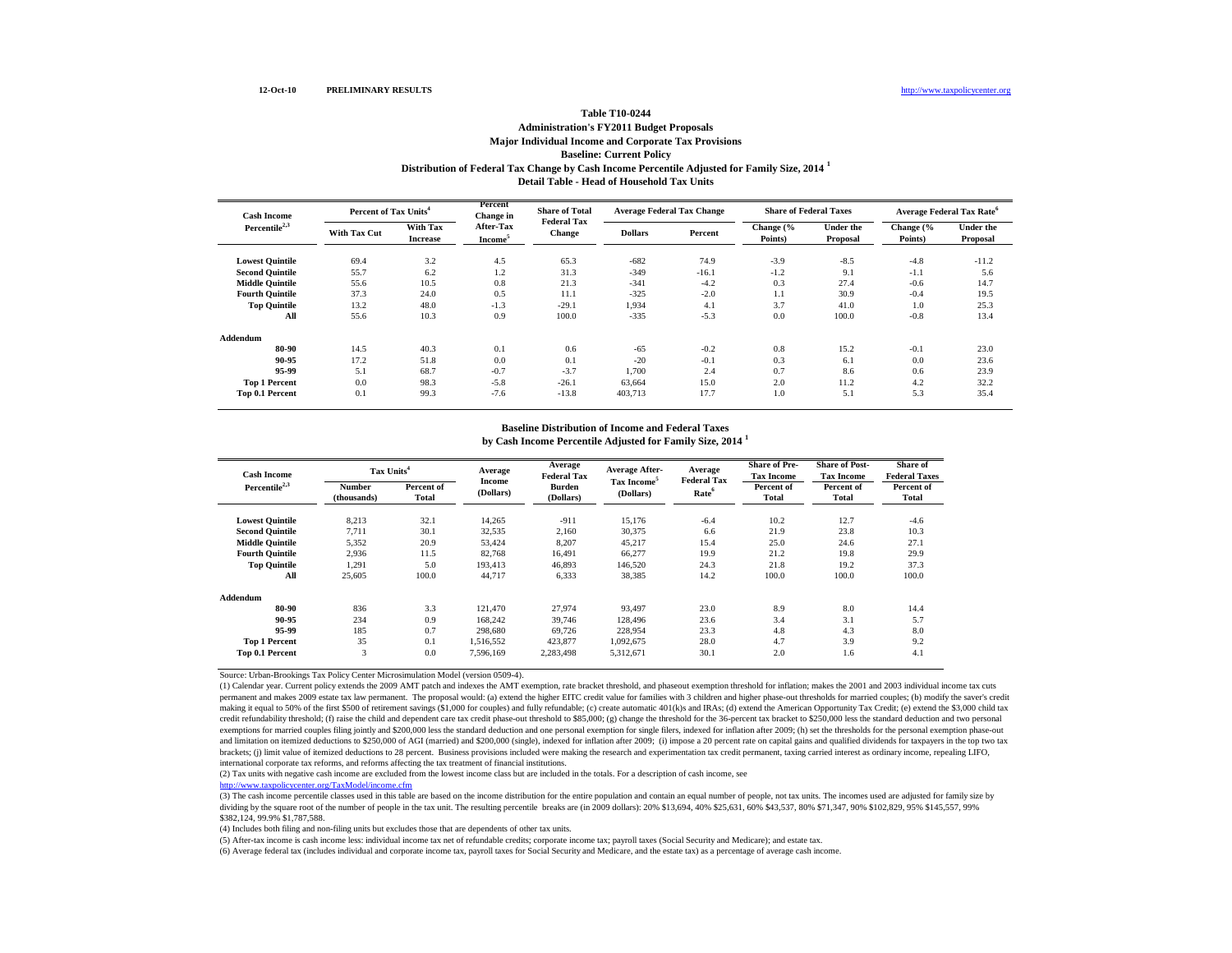### **Distribution of Federal Tax Change by Cash Income Percentile Adjusted for Family Size, 2014 <sup>1</sup> Detail Table - Tax Units with Children Table T10-0244 Administration's FY2011 Budget Proposals Major Individual Income and Corporate Tax Provisions Baseline: Current Policy**

| <b>Cash Income</b>        | Percent of Tax Units <sup>4</sup> |                             | Percent<br>Change in             | <b>Share of Total</b>               |                | <b>Average Federal Tax Change</b> | <b>Share of Federal Taxes</b> |                              |                      | Average Federal Tax Rate <sup>6</sup> |
|---------------------------|-----------------------------------|-----------------------------|----------------------------------|-------------------------------------|----------------|-----------------------------------|-------------------------------|------------------------------|----------------------|---------------------------------------|
| Percentile <sup>2,3</sup> | <b>With Tax Cut</b>               | With Tax<br><b>Increase</b> | After-Tax<br>Income <sup>5</sup> | <b>Federal Tax</b><br><b>Change</b> | <b>Dollars</b> | Percent                           | Change (%<br>Points)          | <b>Under the</b><br>Proposal | Change (%<br>Points) | <b>Under the</b><br>Proposal          |
| <b>Lowest Quintile</b>    | 78.3                              | 2.1                         | 4.8                              | $-31.0$                             | $-819$         | 64.9                              | $-0.7$                        | $-2.0$                       | $-5.2$               | $-13.3$                               |
| <b>Second Quintile</b>    | 70.4                              | 4.7                         | 1.5                              | $-20.1$                             | $-523$         | $-21.1$                           | $-0.6$                        | 1.9                          | $-1.4$               | 5.3                                   |
| <b>Middle Quintile</b>    | 64.3                              | 10.8                        | 0.7                              | $-15.7$                             | $-411$         | $-4.0$                            | $-0.7$                        | 9.4                          | $-0.6$               | 14.8                                  |
| <b>Fourth Ouintile</b>    | 46.9                              | 25.7                        | 0.4                              | $-14.4$                             | $-389$         | $-1.8$                            | $-0.9$                        | 19.5                         | $-0.4$               | 19.1                                  |
| <b>Top Quintile</b>       | 22.1                              | 60.8                        | $-2.4$                           | 181.2                               | 5,805          | 6.8                               | 2.8                           | 71.1                         | 1.8                  | 27.6                                  |
| All                       | 57.6                              | 19.2                        | $-0.7$                           | 100.0                               | 544            | 2.6                               | 0.0                           | 100.0                        | 0.5                  | 21.2                                  |
| Addendum                  |                                   |                             |                                  |                                     |                |                                   |                               |                              |                      |                                       |
| 80-90                     | 31.1                              | 46.6                        | 0.3                              | $-6.4$                              | $-389$         | $-1.0$                            | $-0.6$                        | 15.8                         | $-0.2$               | 22.6                                  |
| 90-95                     | 18.8                              | 64.1                        | 0.0                              | $-0.3$                              | $-34$          | $-0.1$                            | $-0.3$                        | 10.8                         | 0.0                  | 24.1                                  |
| 95-99                     | 5.9                               | 87.6                        | $-1.7$                           | 32.8                                | 5,547          | 4.9                               | 0.4                           | 17.6                         | 1.3                  | 27.5                                  |
| <b>Top 1 Percent</b>      | 0.9                               | 98.4                        | $-6.9$                           | 155.1                               | 109,678        | 16.9                              | 3.3                           | 27.0                         | 4.9                  | 33.9                                  |
| Top 0.1 Percent           | 0.0                               | 100.0                       | $-8.1$                           | 79.3                                | 594,754        | 18.5                              | 1.7                           | 12.7                         | 5.6                  | 35.9                                  |

# **Baseline Distribution of Income and Federal Taxes**

| <b>Cash Income</b>     | Tax Units <sup>4</sup> |                     | Average             | Average<br><b>Federal Tax</b> | <b>Average After-</b>                | Average                                 | <b>Share of Pre-</b><br><b>Tax Income</b> | <b>Share of Post-</b><br><b>Tax Income</b> | Share of<br><b>Federal Taxes</b> |
|------------------------|------------------------|---------------------|---------------------|-------------------------------|--------------------------------------|-----------------------------------------|-------------------------------------------|--------------------------------------------|----------------------------------|
| Percentile $2,3$       | Number<br>(thousands)  | Percent of<br>Total | Income<br>(Dollars) | <b>Burden</b><br>(Dollars)    | Tax Income <sup>5</sup><br>(Dollars) | <b>Federal Tax</b><br>Rate <sup>6</sup> | Percent of<br>Total                       | Percent of<br><b>Total</b>                 | Percent of<br>Total              |
| <b>Lowest Quintile</b> | 10.239                 | 20.6                | 15,665              | $-1,263$                      | 16.927                               | $-8.1$                                  | 3.1                                       | 4.3                                        | $-1.2$                           |
| <b>Second Quintile</b> | 10.393                 | 20.9                | 36,734              | 2.474                         | 34,260                               | 6.7                                     | 7.5                                       | 8.8                                        | 2.4                              |
| <b>Middle Quintile</b> | 10.382                 | 20.9                | 65,963              | 10,194                        | 55,769                               | 15.5                                    | 13.4                                      | 14.3                                       | 10.0                             |
| <b>Fourth Quintile</b> | 10.009                 | 20.1                | 110,334             | 21.430                        | 88.904                               | 19.4                                    | 21.6                                      | 22.0                                       | 20.4                             |
| <b>Top Quintile</b>    | 8,454                  | 17.0                | 330,139             | 85,133                        | 245,006                              | 25.8                                    | 54.6                                      | 51.1                                       | 68.3                             |
| All                    | 49.780                 | 100.0               | 102,631             | 21,174                        | 81.457                               | 20.6                                    | 100.0                                     | 100.0                                      | 100.0                            |
| Addendum               |                        |                     |                     |                               |                                      |                                         |                                           |                                            |                                  |
| 80-90                  | 4.468                  | 9.0                 | 169,045             | 38.552                        | 130,493                              | 22.8                                    | 14.8                                      | 14.4                                       | 16.3                             |
| 90-95                  | 2,003                  | 4.0                 | 241,711             | 58.220                        | 183.491                              | 24.1                                    | 9.5                                       | 9.1                                        | 11.1                             |
| 95-99                  | 1,599                  | 3.2                 | 432,254             | 113.488                       | 318,767                              | 26.3                                    | 13.5                                      | 12.6                                       | 17.2                             |
| <b>Top 1 Percent</b>   | 383                    | 0.8                 | 2,245,797           | 650,973                       | 1.594.824                            | 29.0                                    | 16.8                                      | 15.1                                       | 23.7                             |
| Top 0.1 Percent        | 36                     | 0.1                 | 10,608,037          | 3,216,198                     | 7,391,838                            | 30.3                                    | 7.5                                       | 6.6                                        | 11.0                             |

**by Cash Income Percentile Adjusted for Family Size, 2014 <sup>1</sup>**

Source: Urban-Brookings Tax Policy Center Microsimulation Model (version 0509-4).

Note: Tax units with children are those claiming an exemption for children at home or away from home.

(1) Calendar year. Current policy extends the 2009 AMT patch and indexes the AMT exemption, rate bracket threshold, and phaseout exemption threshold for inflation; makes the 2001 and 2003 individual income tax cuts permanent and makes 2009 estate tax law permanent. The proposal would: (a) extend the higher EITC credit value for families with 3 children and higher phase-out thresholds for married couples; (b) modify the saver's credit making it equal to 50% of the first \$500 of retirement savings (\$1,000 for couples) and fully refundable; (c) create automatic 401(k)s and IRAs; (d) extend the American Opportunity Tax Credit; (e) extend the \$3,000 child t credit refundability threshold; (f) raise the child and dependent care tax credit phase-out threshold to \$85,000; (g) change the threshold for the 36-percent tax bracket to \$250,000 less the standard deduction and two pers exemptions for married couples filing jointly and \$200,000 less the standard deduction and one personal exemption for single filers, indexed for inflation after 2009; (h) set the thresholds for the personal exemption phase and limitation on itemized deductions to \$250,000 of AGI (married) and \$200,000 (single), indexed for inflation after 2009; (i) impose a 20 percent rate on capital gains and qualified dividends for taxpayers in the top two brackets; (j) limit value of itemized deductions to 28 percent. Business provisions included were making the research and experimentation tax credit permanent, taxing carried interest as ordinary income, repealing LIFO, international corporate tax reforms, and reforms affecting the tax treatment of financial institutions.

(2) Tax units with negative cash income are excluded from the lowest income class but are included in the totals. For a description of cash income, see

<http://www.taxpolicycenter.org/TaxModel/income.cfm>

(3) The cash income percentile classes used in this table are based on the income distribution for the entire population and contain an equal number of people, not tax units. The incomes used are adjusted for family size by dividing by the square root of the number of people in the tax unit. The resulting percentile breaks are (in 2009 dollars): 20% \$1,604, 40% \$25,631, 60% \$43,537, 80% \$71,347, 90% \$102,829, 95% \$145,557, 99% \$382,124, 99.9% \$1,787,588.

(4) Includes both filing and non-filing units but excludes those that are dependents of other tax units.

(5) After-tax income is cash income less: individual income tax net of refundable credits; corporate income tax; payroll taxes (Social Security and Medicare); and estate tax.